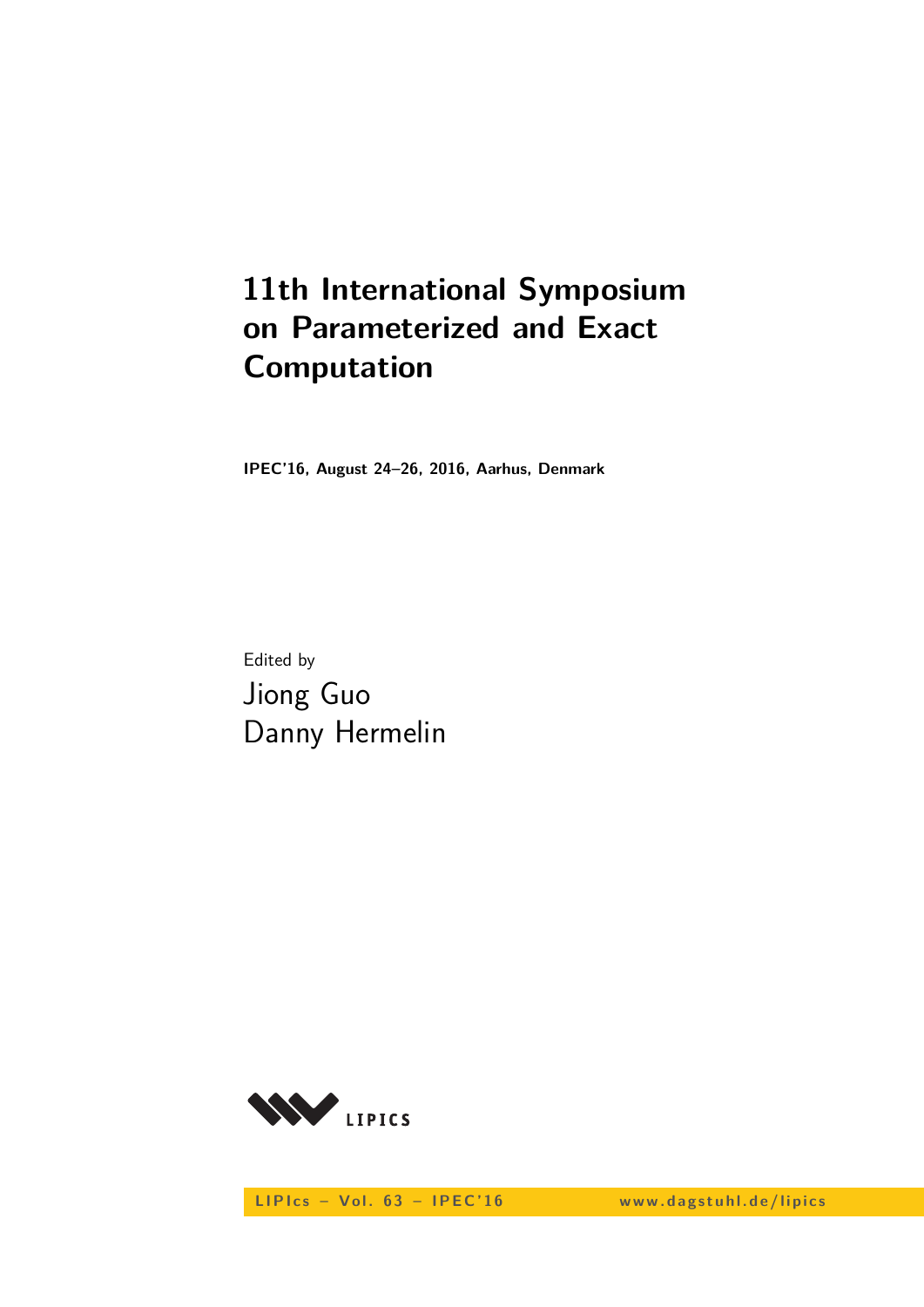Editors

| Jiong Guo                                 | Danny Hermelin                                      |
|-------------------------------------------|-----------------------------------------------------|
| School of Computer Science and Technology | Department of Industrial Engineering and Management |
| Shandong University                       | Ben-Gurion University of the Negev                  |
| Jinan                                     | Beer Sheva                                          |
| China                                     | Israel                                              |
| jguo@sdu.edu.cn                           | hermelin@bgu.ac.li                                  |

ACM Classification 1998 F.1.3 Complexity Measures and Classes, F.2 Analysis of Algorithms and Problem Complexity, G.2 Discrete Mathematics

### **[ISBN 978-3-95977-023-1](http://www.dagstuhl.de/dagpub/978-3-95977-023-1)**

Published online and open access by Schloss Dagstuhl – Leibniz-Zentrum für Informatik GmbH, Dagstuhl Publishing, Saarbrücken/Wadern, Germany. Online available at [http://www.dagstuhl.de/dagpub/978-3-95977-023-1.](http://www.dagstuhl.de/dagpub/978-3-95977-023-1)

Publication date February, 2017

Bibliographic information published by the Deutsche Nationalbibliothek The Deutsche Nationalbibliothek lists this publication in the Deutsche Nationalbibliografie; detailed bibliographic data are available in the Internet at [http://dnb.d-nb.de.](http://dnb.d-nb.de)

#### License



This work is licensed under a Creative Commons Attribution 3.0 Unported license (CC-BY 3.0): http://creativecommons.org/licenses/by/3.0/legalcode.

In brief, this license authorizes each and everybody to share (to copy, distribute and transmit) the work under the following conditions, without impairing or restricting the authors' moral rights:

Attribution: The work must be attributed to its authors.

The copyright is retained by the corresponding authors.

Digital Object Identifier: [10.4230/LIPIcs.IPEC.2016.0](http://dx.doi.org/10.4230/LIPIcs.IPEC.2016.0)

**[ISBN 978-3-95977-023-1](http://www.dagstuhl.de/dagpub/978-3-95977-023-1) [ISSN 1868-8969](http://drops.dagstuhl.de/lipics)<http://www.dagstuhl.de/lipics>**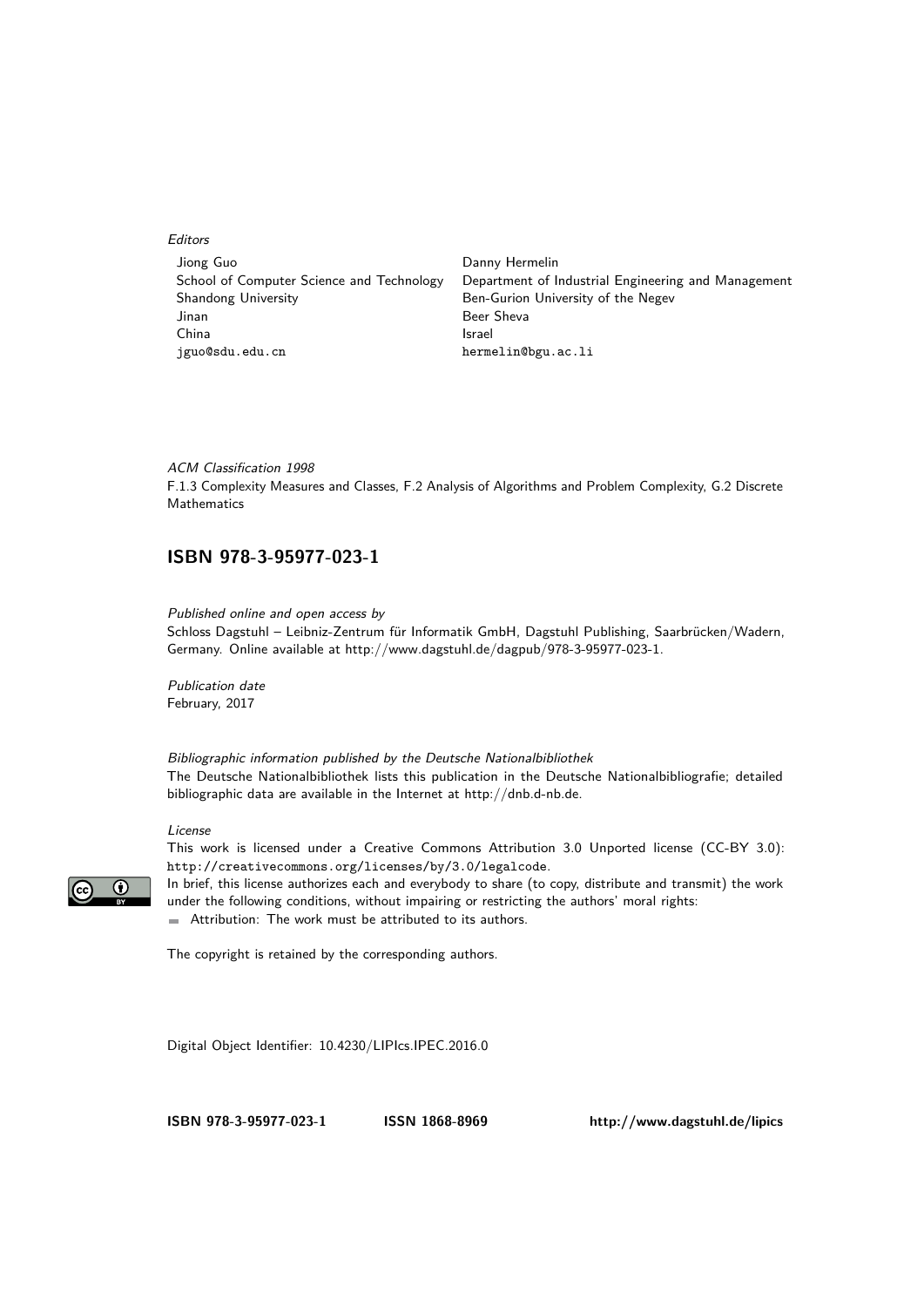### LIPIcs – Leibniz International Proceedings in Informatics

LIPIcs is a series of high-quality conference proceedings across all fields in informatics. LIPIcs volumes are published according to the principle of Open Access, i.e., they are available online and free of charge.

#### Editorial Board

- Susanne Albers (TU München)
- Chris Hankin (Imperial College London)  $\overline{\phantom{a}}$
- Deepak Kapur (University of New Mexico)  $\blacksquare$
- Michael Mitzenmacher (Harvard University)  $\equiv$
- Madhavan Mukund (Chennai Mathematical Institute)  $\sim$
- Catuscia Palamidessi (INRIA)  $\blacksquare$
- Wolfgang Thomas (Chair, RWTH Aachen)  $\blacksquare$
- Pascal Weil (CNRS and University Bordeaux)  $\blacksquare$
- Reinhard Wilhelm (Saarland University)  $\sim$

#### **[ISSN 1868-8969](http://www.dagstuhl.de/dagpub/1868-8969)**

### **<http://www.dagstuhl.de/lipics>**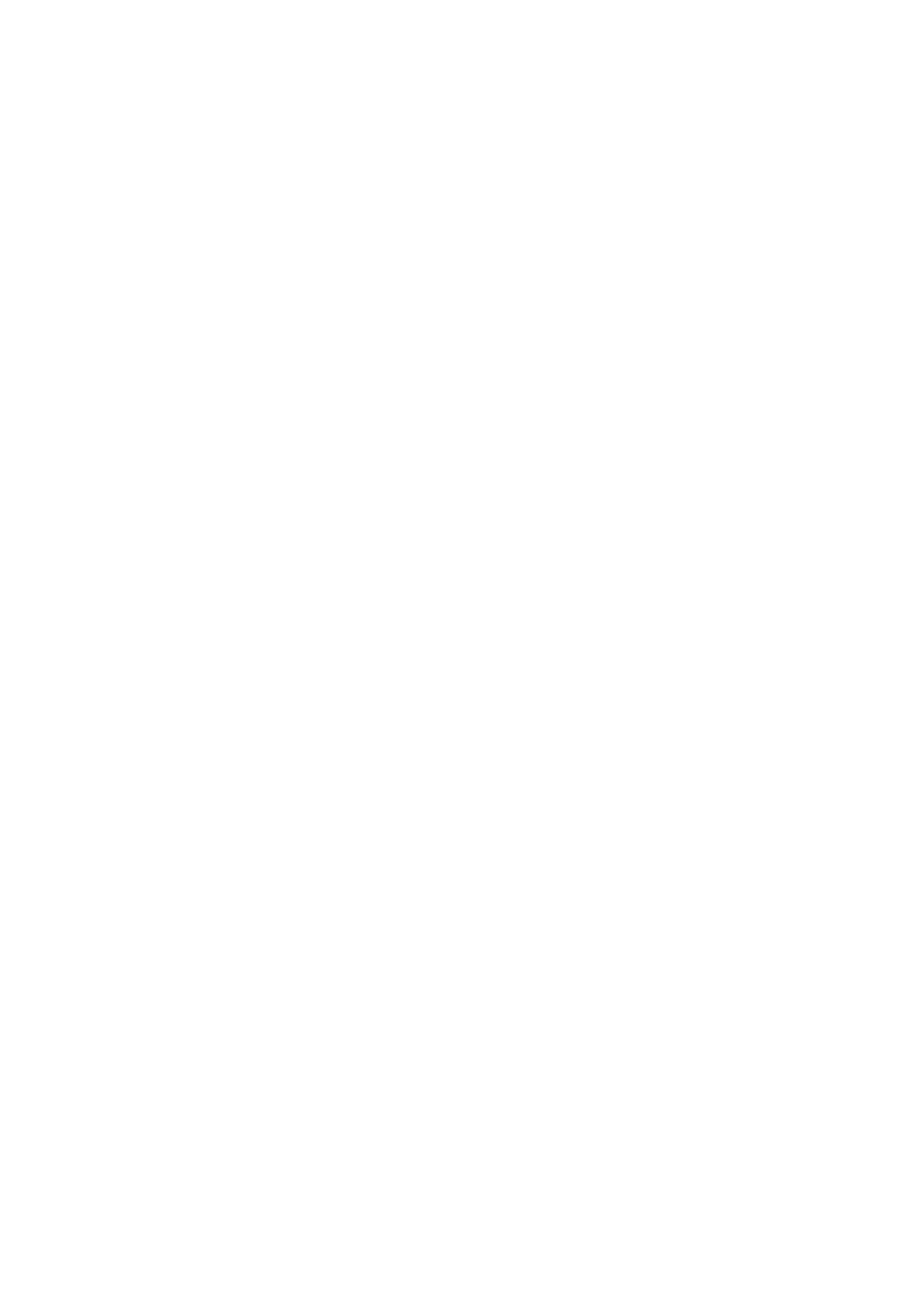## **Contents**

| Preface |                                                                                                                                  |
|---------|----------------------------------------------------------------------------------------------------------------------------------|
|         | $0:$ vii<br>$Jionq$ Guo and Danny Hermelin $\ldots \ldots \ldots \ldots \ldots \ldots \ldots \ldots \ldots \ldots \ldots \ldots$ |
|         |                                                                                                                                  |

### **Invited Talk**

| Determinant Sums for Hamiltonicity |           |
|------------------------------------|-----------|
|                                    | $1:1-1:1$ |

### **Regular Papers**

| Improved Algorithms and Combinatorial Bounds for Independent Feedback<br>Vertex Set<br>Akanksha Agrawal, Sushmita Gupta, Saket Saurabh, and Roohani Sharma                                                                                                                      | $2:1-2:14$   |
|---------------------------------------------------------------------------------------------------------------------------------------------------------------------------------------------------------------------------------------------------------------------------------|--------------|
| H-Free Graphs, Independent Sets, and Subexponential-Time Algorithms                                                                                                                                                                                                             | $3:1-3:12$   |
| Parallel Multivariate Meta-Theorems                                                                                                                                                                                                                                             | $4:1-4:17$   |
| Finding Secluded Places of Special Interest in Graphs<br>René van Bevern, Till Fluschnik, George B. Mertzios, Hendrik Molter,                                                                                                                                                   | $5:1 - 5:16$ |
| The Parameterized Complexity of Dependency Detection in Relational Databases<br>Thomas Bläsius, Tobias Friedrich, and Martin Schirneck                                                                                                                                          | $6:1-6:13$   |
| A Faster Parameterized Algorithm for Pseudoforest Deletion<br>Hans L. Bodlaender, Hirotaka Ono, and Yota Otachi                                                                                                                                                                 | $7:1 - 7:12$ |
| Optimal Dynamic Program for $r$ -Domination Problems over Tree Decompositions                                                                                                                                                                                                   | $8:1 - 8:23$ |
| Fine-Grained Dichotomies for the Tutte Plane and Boolean $\#\text{CSP}$                                                                                                                                                                                                         | $9:1 - 9:14$ |
| A Parameterized Algorithmics Framework for Degree Sequence Completion<br>Problems in Directed Graphs<br>Robert Bredereck, Vincent Froese, Marcel Koseler, Marcelo Garlet Millani,                                                                                               |              |
| On the Parameterized Complexity of Biclique Cover and Partition                                                                                                                                                                                                                 |              |
| Exact Algorithms for List-Coloring of Intersecting Hypergraphs                                                                                                                                                                                                                  |              |
| Turbocharging Treewidth Heuristics<br>Serge Gaspers, Joachim Gudmundsson, Mitchell Jones, Julián Mestre,                                                                                                                                                                        |              |
| 11th International Symposium on Parameterized and Exact Computation (IPEC 2016).<br>Editors: Jiong Guo and Danny Hermelin<br>Leibniz International Proceedings in Informatics<br><b>WEIPICS</b> Schloss Dagstuhl - Leibniz-Zentrum für Informatik, Dagstuhl Publishing, Germany |              |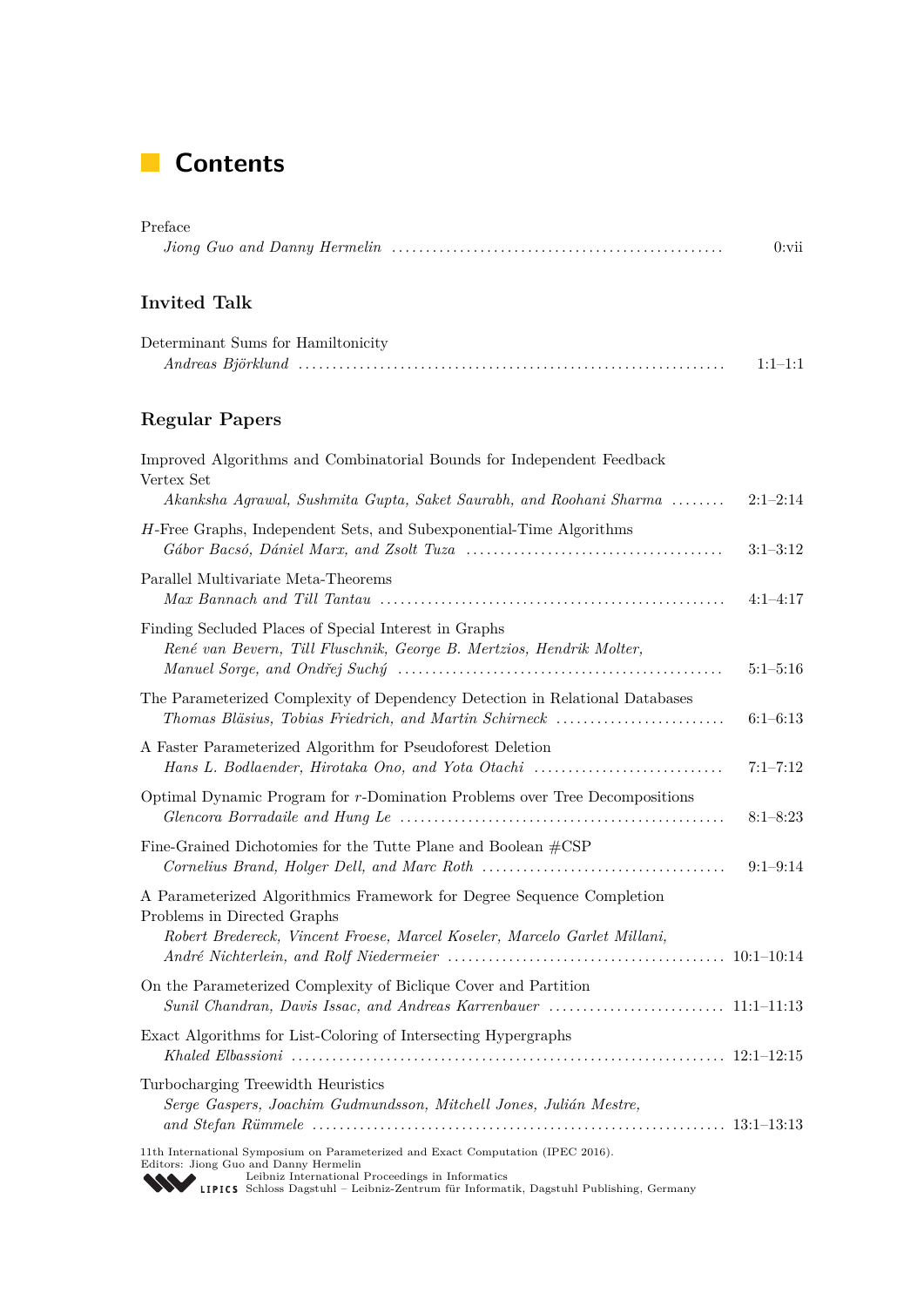| On Satisfiability Problems with a Linear Structure<br>Serge Gaspers, Christos H. Papadimitriou, Sigve Hortemo Sæther,                                                                                            |               |
|------------------------------------------------------------------------------------------------------------------------------------------------------------------------------------------------------------------|---------------|
| Cutwidth: Obstructions and Algorithmic Aspects<br>Archontia C. Giannopoulou, Michał Pilipczuk, Jean-Florent Raymond,                                                                                             |               |
| Computing Graph Distances Parameterized by Treewidth and Diameter                                                                                                                                                |               |
| Lower Bounds for Protrusion Replacement by Counting Equivalence Classes<br>Bart M. P. Jansen and Jules J. H. M. Wulms $\ldots \ldots \ldots \ldots \ldots \ldots \ldots \ldots \ldots \ldots \qquad 17:1-17:12$  |               |
| Treedepth Parameterized by Vertex Cover Number                                                                                                                                                                   |               |
| Dynamic Parameterized Problems                                                                                                                                                                                   |               |
| A $2\ell k$ Kernel for $\ell$ -Component Order Connectivity                                                                                                                                                      |               |
| Structural Parameterizations of Feedback Vertex Set                                                                                                                                                              |               |
| Randomised Enumeration of Small Witnesses Using a Decision Oracle                                                                                                                                                |               |
| Backdoors for Linear Temporal Logic<br>Arne Meier, Sebastian Ordyniak, Ramanujan Sridharan, and Irena Schindler  23:1–23:17                                                                                      |               |
| Improved Bounds for Minimal Feedback Vertex Sets in Tournaments<br>Matthias Mnich and Eva-Lotta Teutrine $\ldots \ldots \ldots \ldots \ldots \ldots \ldots \ldots \ldots \ldots \ldots \ldots \ldots$ 24:1-24:10 |               |
| Ground Reachability and Joinability in Linear Term Rewriting Systems are Fixed<br>Parameter Tractable with Respect to Depth                                                                                      |               |
| Edge Bipartization Faster Than $2^k$                                                                                                                                                                             |               |
| Cut and Count and Representative Sets on Branch Decompositions                                                                                                                                                   |               |
| Willem J. A. Pino, Hans L. Bodlaender, and Johan M. M. van Rooij  27:1–27:12<br>A Fast Parameterized Algorithm for Co-Path Set                                                                                   |               |
| Clifford Algebras Meet Tree Decompositions                                                                                                                                                                       |               |
| The First Parameterized Algorithms and Computational Experiments Challenge                                                                                                                                       |               |
| Holger Dell, Thore Husfeldt, Bart M. P. Jansen, Petteri Kaski,<br>Christian Komusiewicz, and Frances A. Rosamond                                                                                                 | $30:1 - 30:9$ |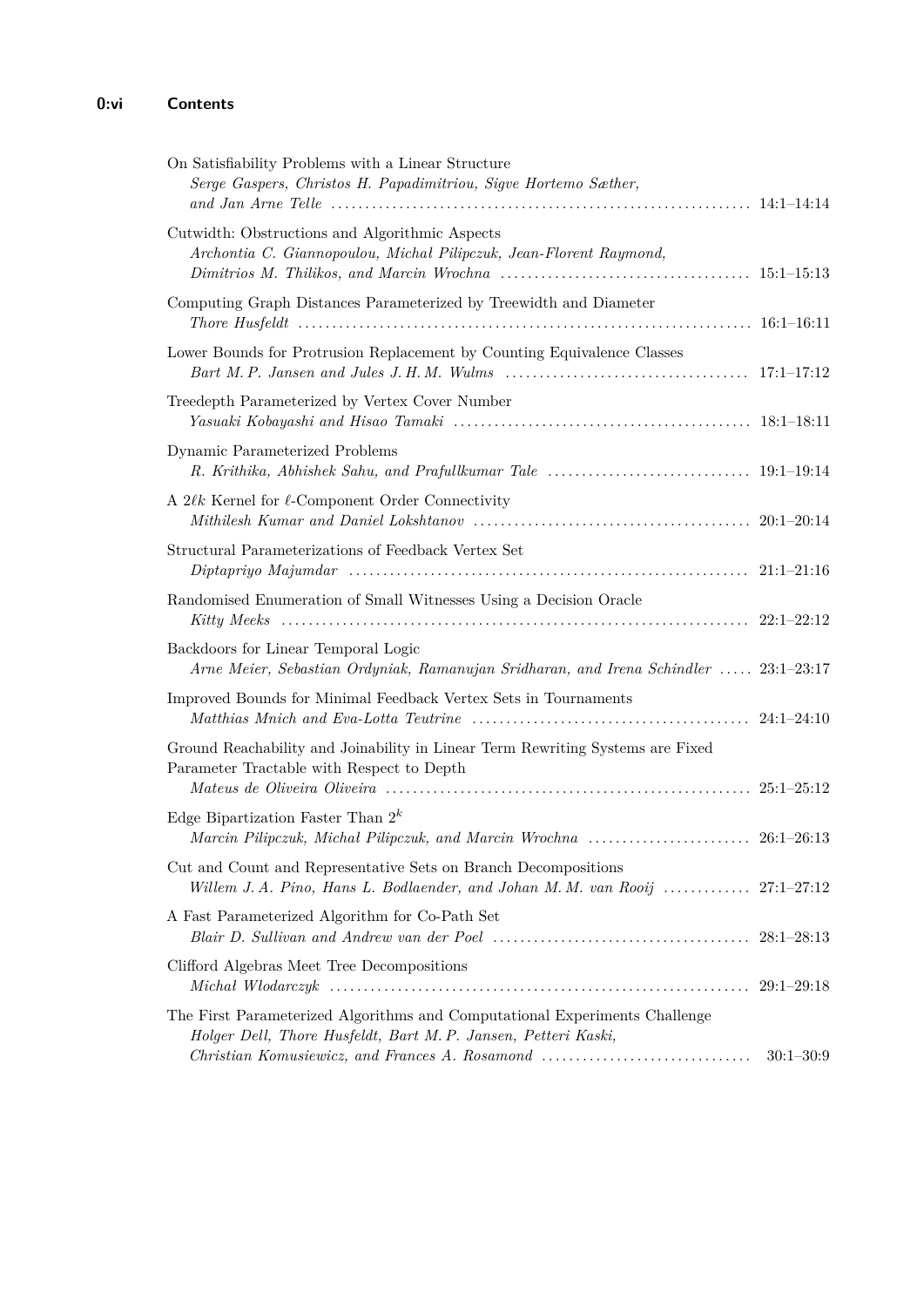### **Preface**

This volume contains the papers presented at IPEC 2016: the 11th International Symposium on Parameterized and Exact Computation held during August 24–26, 2016, in Aarhus, Denmark. IPEC was held togeter with seven other algorithms conferences as part of the annual ALGO congress.

The International Symposium on Parameterizd and Exact Computation (IPEC, formerly IWPEC) is a series of international symposia covering research in all aspects of parameterized and exact algorithms and complexity. Started in 2004 as a biennial workshop, it became an annual event in 2009.

In response to the call of papers, 48 papers were submitted. Each submission was reviewed by at least 3 reviewers. The reviews came from the 14 members of the program committee, and from 84 external reviewers contributing 107 external reviews. The program committee held electronic meetings through the EasyChair.

| Previous IPECs |                          |  |
|----------------|--------------------------|--|
| 2004           | Bergen, Norway           |  |
| 2006           | Zürich, Switzerland      |  |
| 2008           | Victoria, Canada         |  |
| 2009           | Copenhagen, Denmark      |  |
| 2010           | Chennai, India           |  |
| 2011           | Saarbrücken, Germany     |  |
| 2012           | Ljubljana, Slovenia      |  |
| 2013           | Sophia Antipolis, France |  |
| 2014           | Wrocław, Poland          |  |
| 2015           | Patras, Greece           |  |

The program committee felt that the median submission quality was very high, and in the end selected 28 of the submissions for presentation at the symposium and for inclusion in the proceedings volume. The program committee presented the IPEC 2016 Best Paper Awards to Michał Włodarczyk for the paper *Clifford Algebras Meet Tree Decompositions*, Kitty Meeks for the paper *Randomised Enumeration of Small Witnesses Using a Decision Oracle*, and Archontia Giannopoulou, Michał Pilipczuk, Jean-Florent Raymond, Dimitrios Thilikos, and Marcin Wrochna for the paper *Cutwidth: Obstructions and Algorithmic Aspects*. The program committee also presented the IPEC 2016 Excellent Student Paper Awards to Michał Włodarczyk for the paper *Clifford Algebras Meet Tree Decompositions* and R. Krithika, Abhishek Sahu, and Prafullkumar Tale for the paper *Dynamic Parameterized Problems*.

IPEC invited one plenary speaker to the ALGO meeting, Andreas Björklund, as part of the award ceremony for the 2016 EATCS-IPEC Nerode Prize for outstanding papers in the area of multvariate algorithmics. The award was given by a committee consisting of Jan Arne Telle, David Eppstein, and Dániel Marx to Andreas Björklund for his paper *Determinant Sums for Undirected Hamiltonicity* [SIAM J. Comput., 43(1), 2014]. We thank Andreas for accepting our invitation and for contributing an excellent talk to IPEC 2016.

We would like to thank the program committee, together with the external reviewers for their commitment in the whole paper reviewing process. We also thank all authors who submitted their work for consideration. Finally, we are grateful to the local organizers of ALGO, chaired by Gerth Stølting Brodal, for the efforts, which made chairing IPEC an enjoyable experience.

Jiong Guo and Danny Hermelin Jinan and Beer-Sheva, October 2016

11th International Symposium on Parameterized and Exact Computation (IPEC 2016). Editors: Jiong Guo and Danny Hermelin [Leibniz International Proceedings in Informatics](http://www.dagstuhl.de/en/publications/lipics/) [Schloss Dagstuhl – Leibniz-Zentrum für Informatik, Dagstuhl Publishing, Germany](http://www.dagstuhl.de/en/about-dagstuhl/)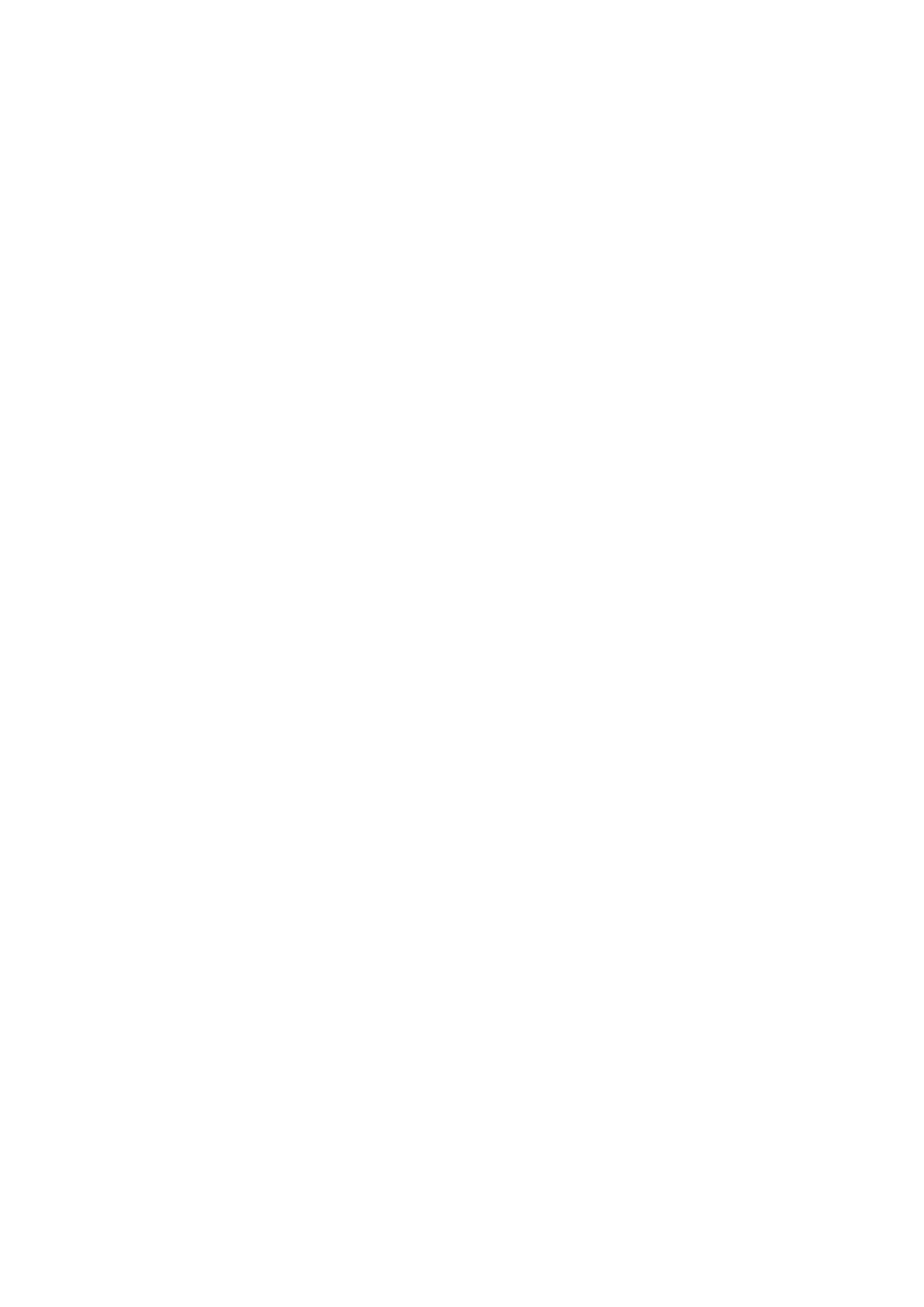# **Program Committee**

Cristina Bazgan LAMSADE, Universite Paris-Dauphine

Yixin Cao Hong Kong Polytechnic University

Jiong Guo (chair) Shandong University

Danny Hermelin (chair) Ben-Gurion University of the Negev

Bart M. P. Jansen Eindhoven University of Technology

Eun-Jun Kim CNRS-Paris Dauphine

Christian Komusiewicz Friedrich-Schiller-Universität Jena

Geevarghese Philip Max-Planck-Institut für Informatik

Hadas Shachnai The Technion

Stefan Szeider TU Wien

Jan Arne Telle University of Bergen

Meirav Zehavi The Technion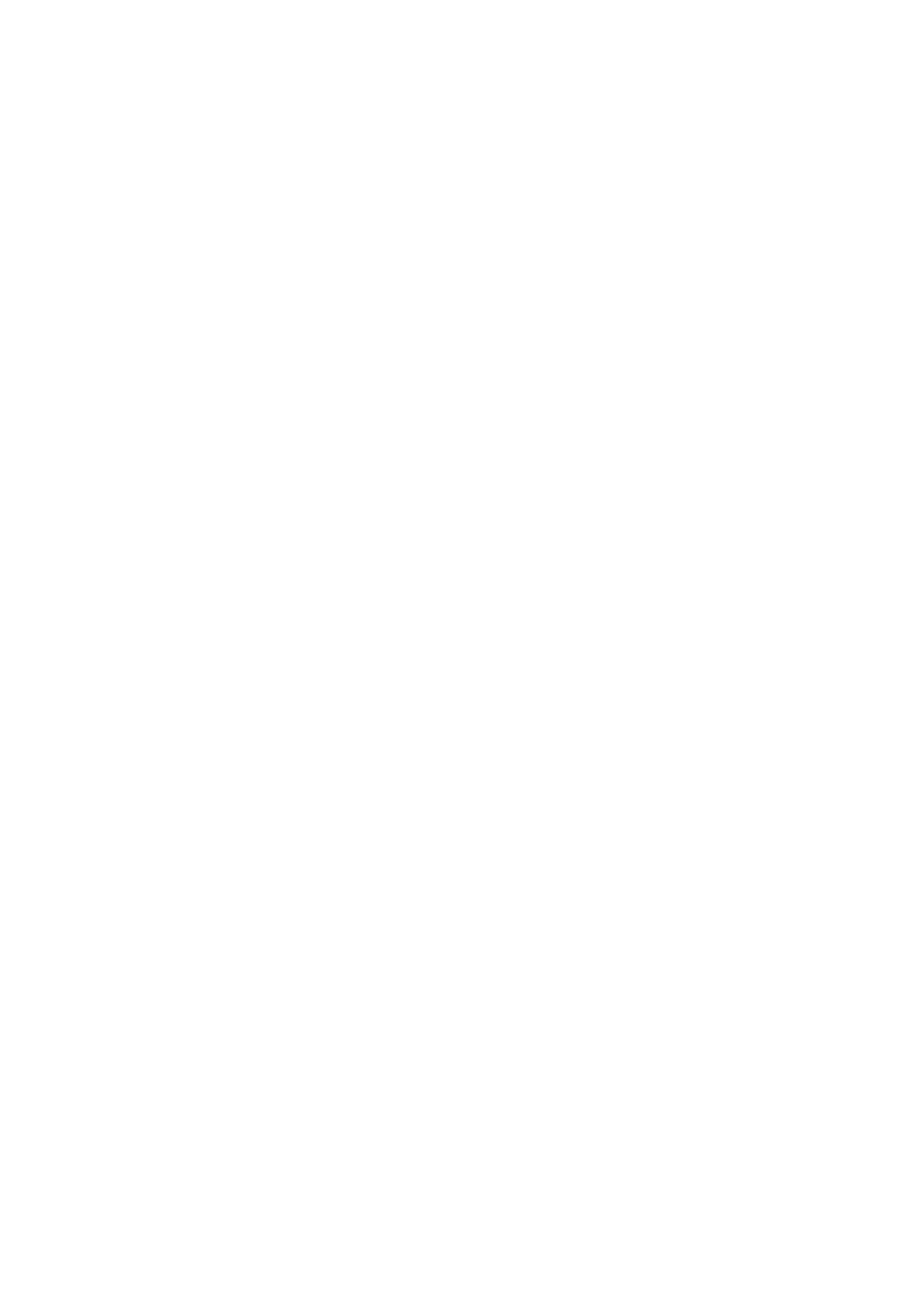# **External Reviewers**

| Faisal Abu-Khzam     | Euiwoong Lee         |
|----------------------|----------------------|
| Julien Baste         | Wenjun Li            |
| René van Bevern      | Mathieu Liedloff     |
| Hans L. Bodlaender   | Hong Liu             |
| Robert Bredereck     | Yang Liu             |
| Hubie Chen           | Daniel Lokshtanov    |
| Marek Cygan          | Amaldev Manuel       |
| Holger Dell          | Pranabendu Misra     |
| Eduard Eiben         | Valia Mitsou         |
| Moran Feldman        | Matthias Mnich       |
| Qilong Feng          | Hendrik Molter       |
| Henning Fernau       | Amer Mouawad         |
| Till Fluschnik       | Haiko Müller         |
| Fedor Formin         | Martin Mundhenk      |
| Martin Fürer         | N.S. Narayanaswamy   |
| Serge Gaspers        | Jesper Nederlof      |
| Petr Golovach        | André Nichterlein    |
| Alexander Grigoriev  | Rolf Niedermeier     |
| Gregory Gutin        | Sebastian Ordyniak   |
| Thore Husfeldt       | Fahad Panolan        |
| Davis Issac          | Marcin Pilipczuk     |
| Dušan Knop           | Michał Pilipczuk     |
| Mikko Koivisto       | M. Praveen           |
| Sudeshna Kolay       | Ashutosh Rai         |
| Stavros Kolliopoulos | Venkatesh Raman      |
| Lukasz Kowalik       | M.S. Ramanujan       |
| Dieter Kratsch       | Jean-Florent Raymond |
| Stefan Kratsch       | Felix Reidl          |
| R. Krithika          | Noy Rotbart          |
| O-Joung Kwon         | Stefan Rümmele       |
| Michael Lampis       | Michalis Samaris     |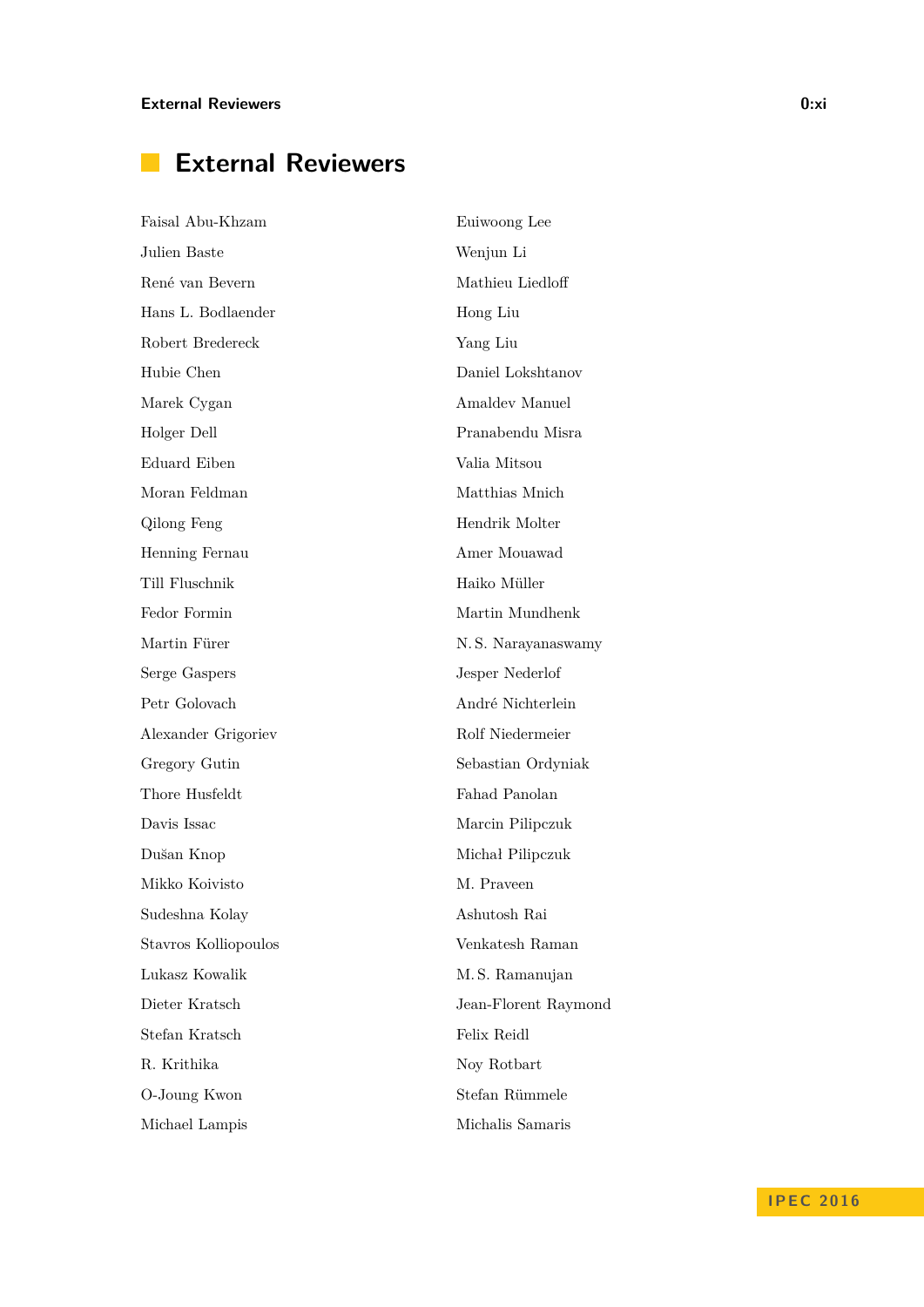#### **0:xii External Reviewers**

Ignasi Sau Saket Saurabh Roy Schwartz Yash Raj Shrestha Friedrich Slivovsky Manuel Sorge A. V. Sreejith Yann Strozecki Ondřej Suchý Peng Sun Prafullkumar Tale Nimrod Talmon Thomas C. Van Dijk Johan M. M. Van Rooij Stéphane Vialette Fernando Sánchetz Villaamil Magnus Waldström Justin Ward Oren Weimann Andreas Wiese Marcin Wrochna Yongjie Yang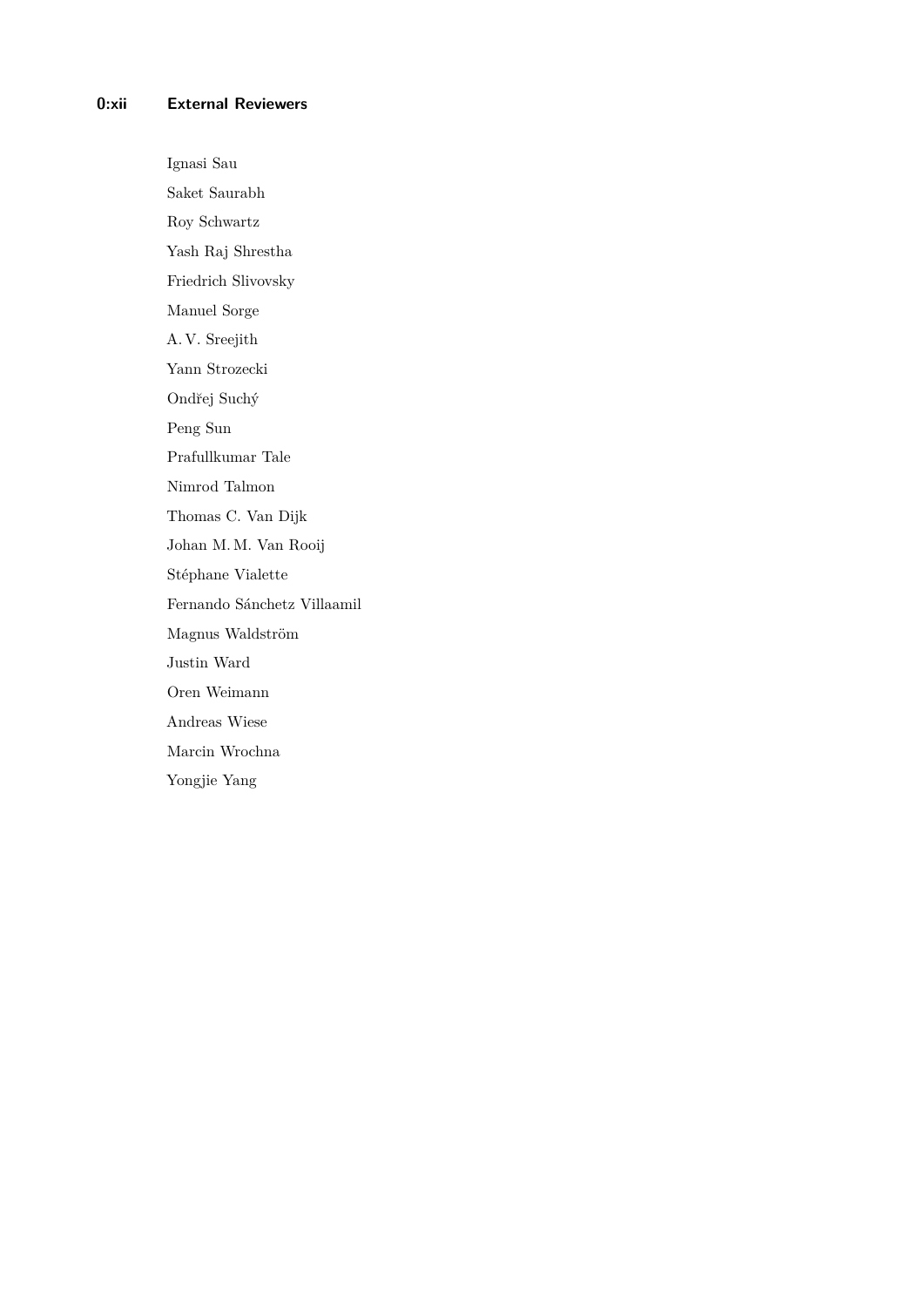### **List of Authors**

Akanksha Agrawal Gábor Bacsó Max Bannach René van Bevern Thomas Bläsius Hans L. Bodlaender Glencora Borradaile Cornelius Brand Robert Bredereck Sunil Chandran Holger Dell Khaled Elbassioni Till Fluschnik Tobias Friedrich Vincent Froese Serge Gaspers Archontia Giannopoulou Joachim Gudmundsson Sushmita Gupta Thore Husfeldt Davis Issac Bart M. P. Jansen Mitchell Jones Andreas Karrenbauer Petteri Kaski Yasuaki Kobayashi Christian Komusiewicz Marcel Koseler R. Krithika Mithilesh Kumar Hung Le Daniel Lokshtanov Diptapriyo Majumdar Dániel Marx Kitty Meeks Arne Meier George B. Mertzios Julián Mestre Marcelo Garlet Millani Matthias Mnich Hendrik Molter André Nichterlein Rolf Niedermeier Mateus de Oliveira Oliveira Hirotaka Ono Sebastian Ordyniak Yota Otachi Chritos Papadimitriou Marcin Pilipczuk Michał Pilipczuk Willem Pino M. S. Ramanujan Jean-Florent Raymond Frances A. Rosamond Marc Roth Stefan Rümmele Sigve Hortemo Sæther Abhishek Sahu Saket Saurabh Irena Schindler Martin Schirneck Roohani Sharma

11th International Symposium on Parameterized and Exact Computation (IPEC 2016).<br>
Editors: Jiong Guo and Danny Hermelin<br> [Leibniz International Proceedings in Informatics](http://www.dagstuhl.de/en/publications/lipics/)

Leibniz International Flocetulity in miormatics<br>LIPICS [Schloss Dagstuhl – Leibniz-Zentrum für Informatik, Dagstuhl Publishing, Germany](http://www.dagstuhl.de/en/about-dagstuhl/)